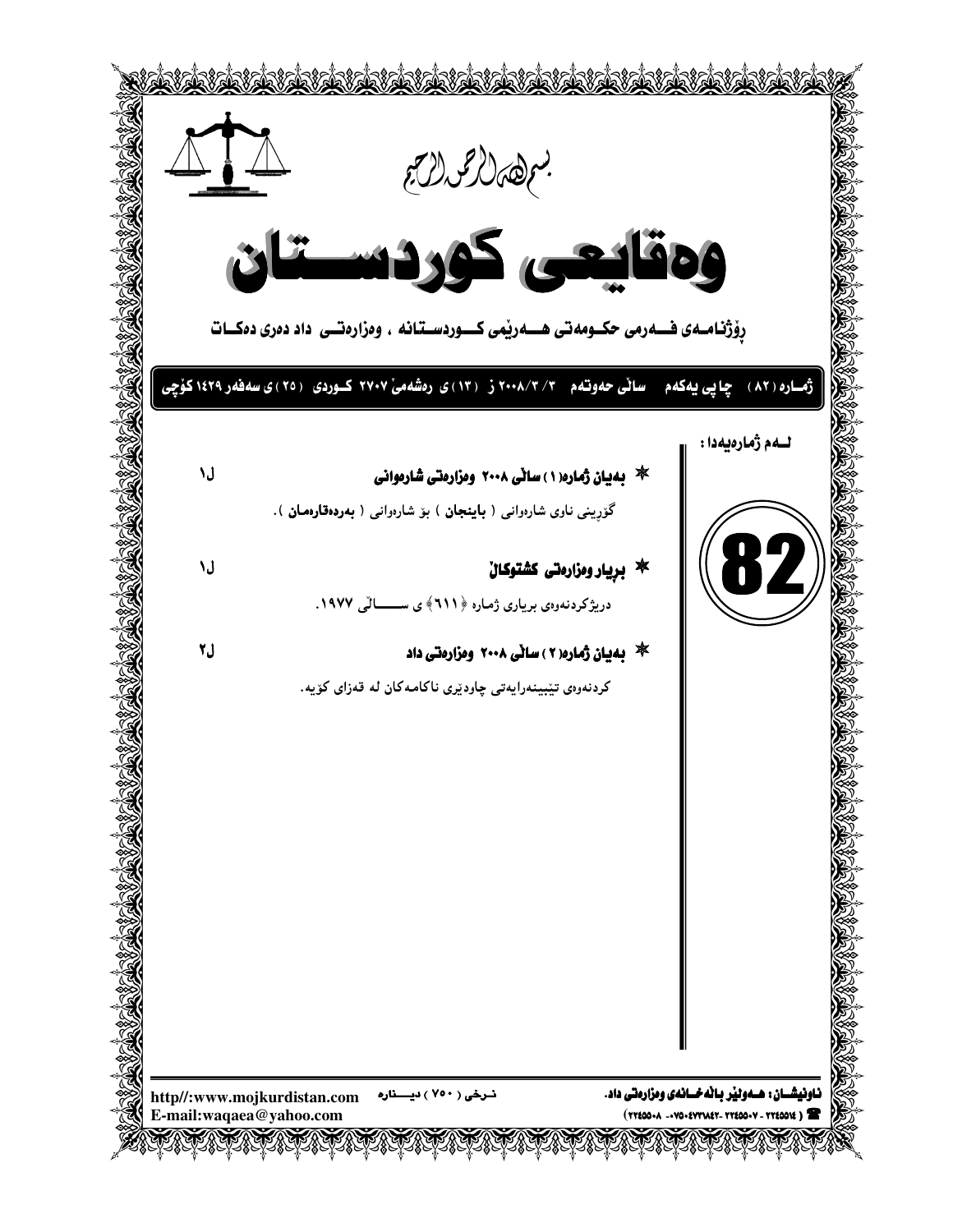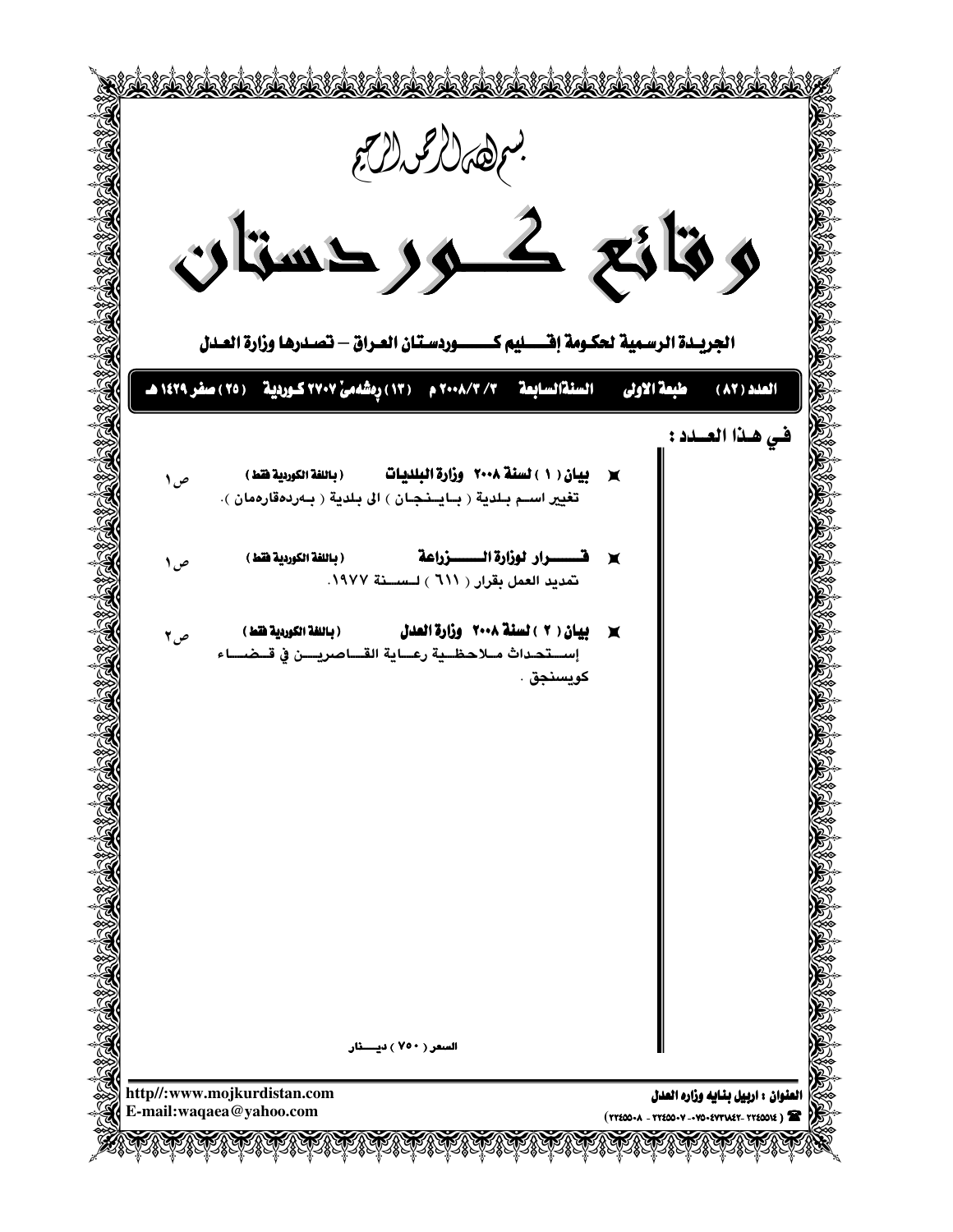ومزارمتسس شارموانى فەرمانگەي ياسايى أمساره: ١٨١٦ ريكەوت: ٢٠٠٨/٢/١١

## بەيانى ژمارە ( ۱ ) ساڵى ۲۰۰۸

به پێی ئەو دەسەلاّتەی کە پێمان دراوە لە ياسای بەرٖێوەبردنی شارەوانيەکان ژمــارە (٦) سـالّی ۱۹۹۳ ی ههموارکراو بریارماندا به :-

۱. گۆرپنی ناوی شارەوانی (باينجان) بۆ شارەوانی ( بەردەقارەمان ) لە پارێزگای سلێمانی.

٢. ئەم بەيانە جىّ بەجىّ دەكريْت لە رِۆژى بلاّوكردنەوەي لە رِۆژنامەي ( وەقايعى كوردستان ).

نازمنين محمد وسو

وەزيىسسىرى شارەوانى

## XXXXXXXXXXXXXXXXXXXXXXXXXXXXXXXXXXX

ومزارمتسي كشتوكال بەرپوەبەرايەتى گشتى ديوان بەرێوەبەرايەتى كاروبارى ياسايى

> أمساره: ١٧٦٢ ريكەوت: ٢٠٠٨/٢/٢٠

بريار

پالْپشت بەودەسەلاّتەى كە پێمان دراوە بە پێى حوكمەكانى ژمارە(٩٨٠) ى سالّى ١٩٧٩، وە لەبەر بهرژهوهندی گشتی و ئاسان کردنی ئیش و کاری جوتیاران و گشتیاران برِیارماندا به دریْژکردنهوهی کارکردن به بریاری ژماره (٦١١) ی ساڵی ١٩٧٧ بۆماوەی ( ١ ) يەك سالٌ لــه رِوْژَی كــوّتايي كــاركردن بەم برياره له ٧/٧/١٢ . ٢٠٠٧

ئازاد عزالدين ملا أفندى ۔رشیفی روّژنامەی وەقايعی ك وهزیری کشتوکان به وهکانهت www.mojkurdistan.com

 $\bullet$